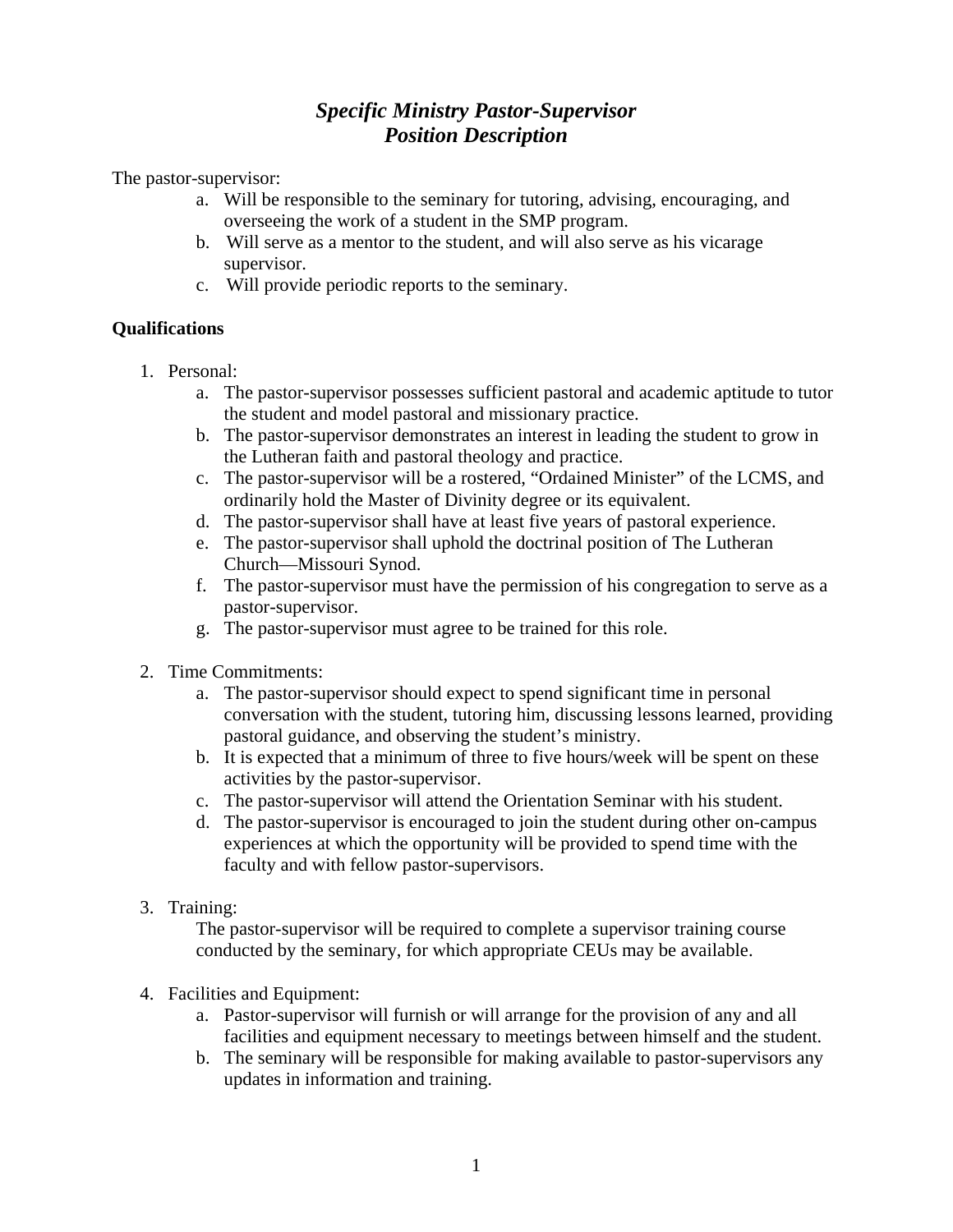## **Selection**

- 1. The president of the district from which student is enrolled will identify a local pastor to serve as pastor-supervisor.
- 2. If the pastor is actively serving a congregation, it must provide a written statement of its support for this work to the district and the seminary.
- 3. The seminary will review the assigned pastor-supervisor based upon the district president's selection.
- 4. Should a pastor-supervisor's behavior, theological position, or lack of engagement jeopardize the formation of the student, the district president in consultation with the seminary may assign a replacement.
- 5. When a pastor-supervisor accepts a call, the district president will work quickly to identify a new pastor-supervisor president in consultation with the seminary.

#### **Responsibilities**

It will be the responsibility of the pastor-supervisor to:

- 1. Guide the student in faith and life through encouragement, support, and prayer.
- 2. Advise the student regarding pastoral practice.
- 3. Be familiar with the course materials and resources.
- 4. Tutor the student in formal studies as needed.
- 5. Incorporate circuit and district events into the student's experiences.
- 6. Provide feedback, as needed or requested, to the seminary and district including, but not limited to:
	- a. Reports on vicarage progress as required.
	- b. Recommendation of the student for certification or non-certification.
- 7. Offer support and encouragement to the student to continue the program and remain diligent about his studies.
- 8. Provide counsel and support concerning the student's general state of physical and emotional wellness, including the well-being of his marriage and family if applicable.
- 9. Observe the student in a variety of ministry situations, including preaching, leading worship, Bible studies, hospital calls, outreach activities*,* etc. as described in the vicarage manual.
- 10. If it becomes evident that the student should not be in the program, offer support in coaching him out of the program.

## **Accountability**

- 1. The pastor-supervisor will be accountable to the student as guide, advisor, and tutor, in addition to supervisor.
- 2. The pastor-supervisor will be accountable to the district and to the seminary regarding his involvement in the program, and specifically in his role as the student's vicarage supervisor.

## **Compensation**

- 1. The seminary will pay the pastor-supervisor an honorarium of  $\frac{1}{2}$  for one student, per course.
- 2. If he serves as pastor-supervisor to more than one student, he will receive  $\frac{1}{2}$  for each additional student. The pastor-supervisor will not be reimbursed by the district or the seminary for any expenses.